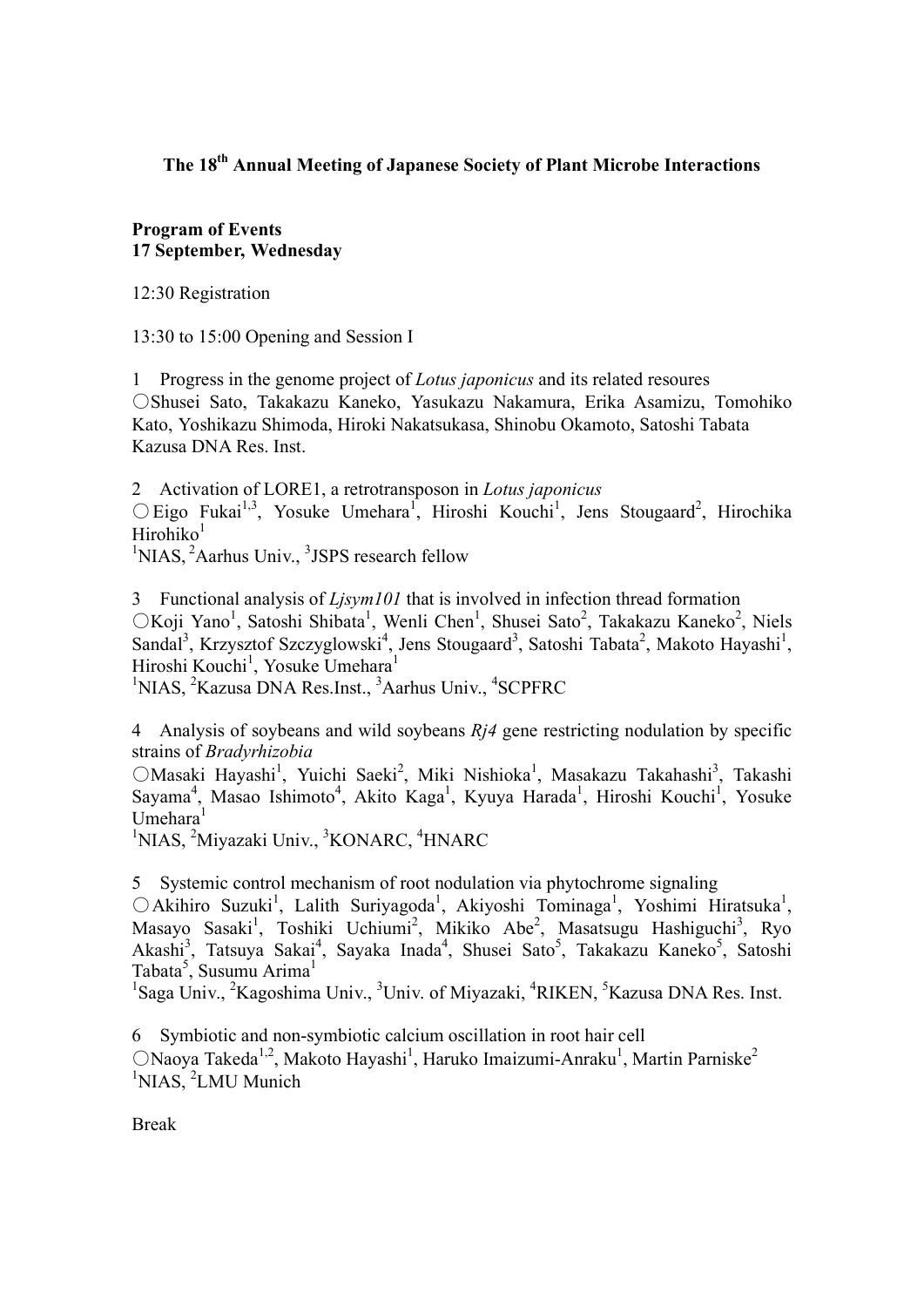15:15 to 16:45 Session II

7 The roles of nodule specific peptides of galegoid legumes on the symbiotic differentiation of *Rhizobium*

 $\bigcirc$ Toshiki Uchiumi<sup>1</sup>, Peter Mergaert<sup>2</sup>, Willem Van de Velde<sup>2</sup>, Benoit Alunni<sup>2</sup>, Grigor Zehirov<sup>3</sup>, Hironobu Ishihara<sup>4</sup>, Adam Kondorosi<sup>2</sup>, Eva Kondorosi<sup>2</sup>, Ken-ichi Kucho<sup>1</sup>  $Kucho<sup>1</sup>$ Shiro Higashi<sup>1</sup>, Mikiko Abe<sup>1</sup>

<sup>1</sup>Fac. Sci, Kagoshima Univ., <sup>2</sup>Inst. Sci. Végétal-CNRS, France, <sup>3</sup>Inst. Plant Physiol., BAS, Bulgaria, <sup>4</sup>Grad. Schl. Sci. Tech., Kagoshima Univ.

8 Ultrastructural changes in bacteroids of *Lotus japonicus* nodules expressed NCR-, GRP- or SNARP-peptides

 $\bigcirc$ Grigor Zehirov<sup>1</sup>, Hironobu Ishihara<sup>2</sup>, Benoit Alunni<sup>3</sup>, Willem Van de Velde<sup>3</sup>, Adam Kondorosi<sup>3</sup>, Eva Kondorosi<sup>3</sup>, Peter Mergaert<sup>3</sup>, Ken-ichi Kucho<sup>2</sup>, Mikiko Abe<sup>2</sup> and Toshiki Uchiumi 2

<sup>1</sup>Institute of Plant Physiology · Bulgaria, <sup>2</sup> Fac. Sci, Kagoshima Univ., <sup>3</sup>Institut de Sciences du Végétal-CNRS・France)

9 Cell surface components of *Mesorhizobium loti* that induce nitric oxide and a class 1 hemoglobin gene in *Lotus japonicus*

OMaki Nagata<sup>1</sup>, Ken-ichi Kucho<sup>2</sup>, Masahito Hashimoto<sup>1</sup>, Daishi Honda<sup>1</sup>, Mikiko Abe<sup>2</sup>, Shiro Higashi<sup>2</sup>, Toshiki Uchiumi<sup>2</sup>

<sup>1</sup>Grad.Sc.Sci & Eng., Kagoshima Univ., <sup>2</sup>Fac. Sci., Kagoshima Univ.

10 *ex* and *in* planta roles of dismutation enzymes of reactive oxygen species in *Mesorhizobium loti* MAFF303099

○Masaki Hanyu<sup>1,2</sup>, Kouhei Tejima<sup>1</sup>, Yoshikazu Shimoda<sup>3</sup>, Shusei Sato<sup>3</sup>, Satoshi Tabata<sup>3</sup>, and Kazuhiko Saeki<sup>1</sup>

<sup>1</sup>Dept. Biol. Sci., Fac. Sci., Nara Women's Univ., <sup>2</sup>Dept. Biol., Grad. Sc. Sci., Osaka Univ., <sup>3</sup>Kazusa DNA res. Inst.

11 Responses of *Lotus japonicus* to root parasitic plants

○Yukihiro Sugimoto<sup>1</sup>, Hiroaki Ueda<sup>1</sup>, Mie Kubo<sup>1</sup>, Masayoshi Kawaguchi<sup>2</sup>, Pyoyun  $\text{Park}^1$ 

<sup>1</sup>Graduate School of Agricultural Science, Kobe Univ., <sup>2</sup>Graduate School of Science, Tokyo Univ.

12 Analysis of the defense mechanism in Nod Factor signaling OTomomi Nakagawa<sup>1</sup>, Hanae Kaku<sup>2</sup>, Naoto Shibuya<sup>2</sup>, Hiroshi Kouchi<sup>1</sup> <sup>1</sup>NIAS, <sup>2</sup>Meiji Univ.

Break

17:00 to 17:45 Session III

13 Involvement of small heat shock protein in defense responses to bacterial wilt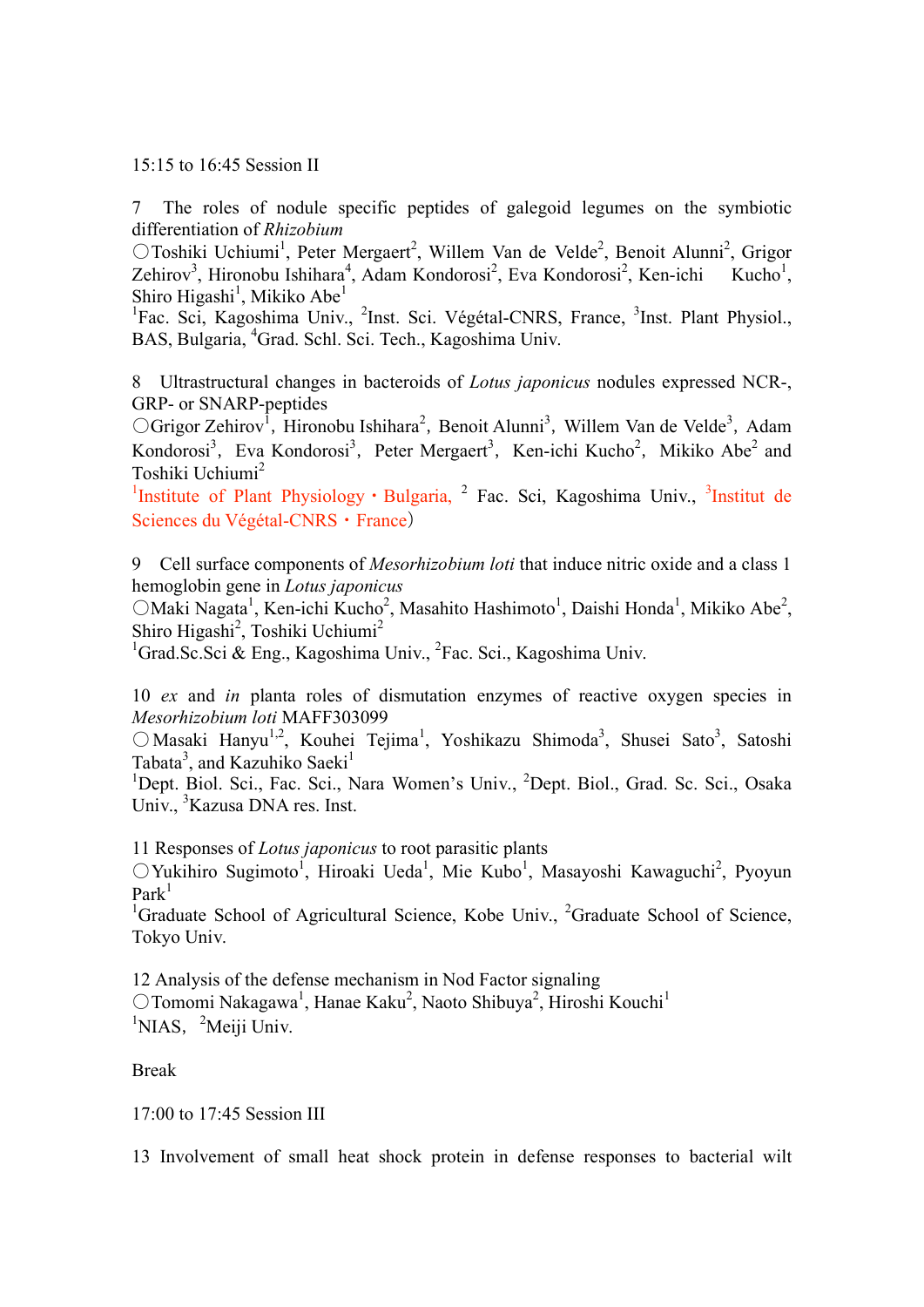pathogen *Ralstonia solanacearum*

○Akinroi Kiba<sup>1</sup>, Maimbo Milimo<sup>1</sup>, Hirofumi Yoshioka<sup>2</sup>, Kouhei Ohnishi<sup>3</sup>, Yasufumi  $Hikichi<sup>1</sup>$ 

<sup>1</sup>Facul. Agri.Kochi Univ., <sup>2</sup>Grad. School Agri. Nagoya Univ., <sup>3</sup>Res. Inst. Kochi Univ.

14 Involvement of asparagine-rich protein in defense responses to bacterial wilt pathogen *Ralstonia solanacearum*

 $\bigcirc$  Daisuke Komori<sup>1</sup>, Kouhei Ohnishi<sup>2</sup>, Yasuhumi Hikichi<sup>1</sup>, Hirohumi Yoshioka<sup>3</sup>, Akinori Kiba<sup>1</sup>

<sup>1</sup>Facul. Agri. Kochi Univ., <sup>2</sup>Res. Inst. Kochi Univ., <sup>3</sup>Grad. School Agri. Nagoya Univ.,

15  $Ca<sup>2+</sup>$ -dependent protein kinase in potato was stimulated by the host specific toxin of *Alternaria solani*

OFuruichi, N.<sup>1</sup>, Yokokawa, K.<sup>1</sup>, Ichihara, A.<sup>2</sup>

<sup>1</sup>Grad.Sch. Life Sci. and Tech., Niigata Univ., <sup>2</sup>Hokkaido Univ.

17:45 to 18:30 Discussion for presentation No. 1-15

18:45 Welcome reception

### **18 September, Thursday**

| $9:00$ to $9:40$       | 90 seconds presentation of odd number posters                 |
|------------------------|---------------------------------------------------------------|
| $9:40$ to $11:10$      | Poster session (odd number posters)                           |
|                        | 11:10 to 11:55 Discussion for odd number posters              |
| 11:55 to $13:30$ Lunch |                                                               |
|                        | 13:30 to 14:10 90 seconds presentation of even number posters |
|                        | 14:10 to 15:40 Poster session (even number posters)           |
|                        | 15:40 to 16:25 Discussion for even number posters             |
|                        |                                                               |

16:30 to 17:30 Special lecture

Ikuko Nishimura (Kyoto Univ., Japan)

Two different types of vacuole-mediated defense strategies against virus and bacterial pathogens

### **19 September, Friday**

9:00 to 10:30 Session IV

16 Screening for the *Frankia* genes specifically induced in nitrogen-fixing cells under free-living codition

OMasatoshi Yamaura<sup>1</sup>, Mikiko Abe<sup>2</sup>, Toshiki Uchiumi<sup>2</sup>, Shiro Higashi<sup>2</sup>, Ken-ichi  $Kucho<sup>2</sup>$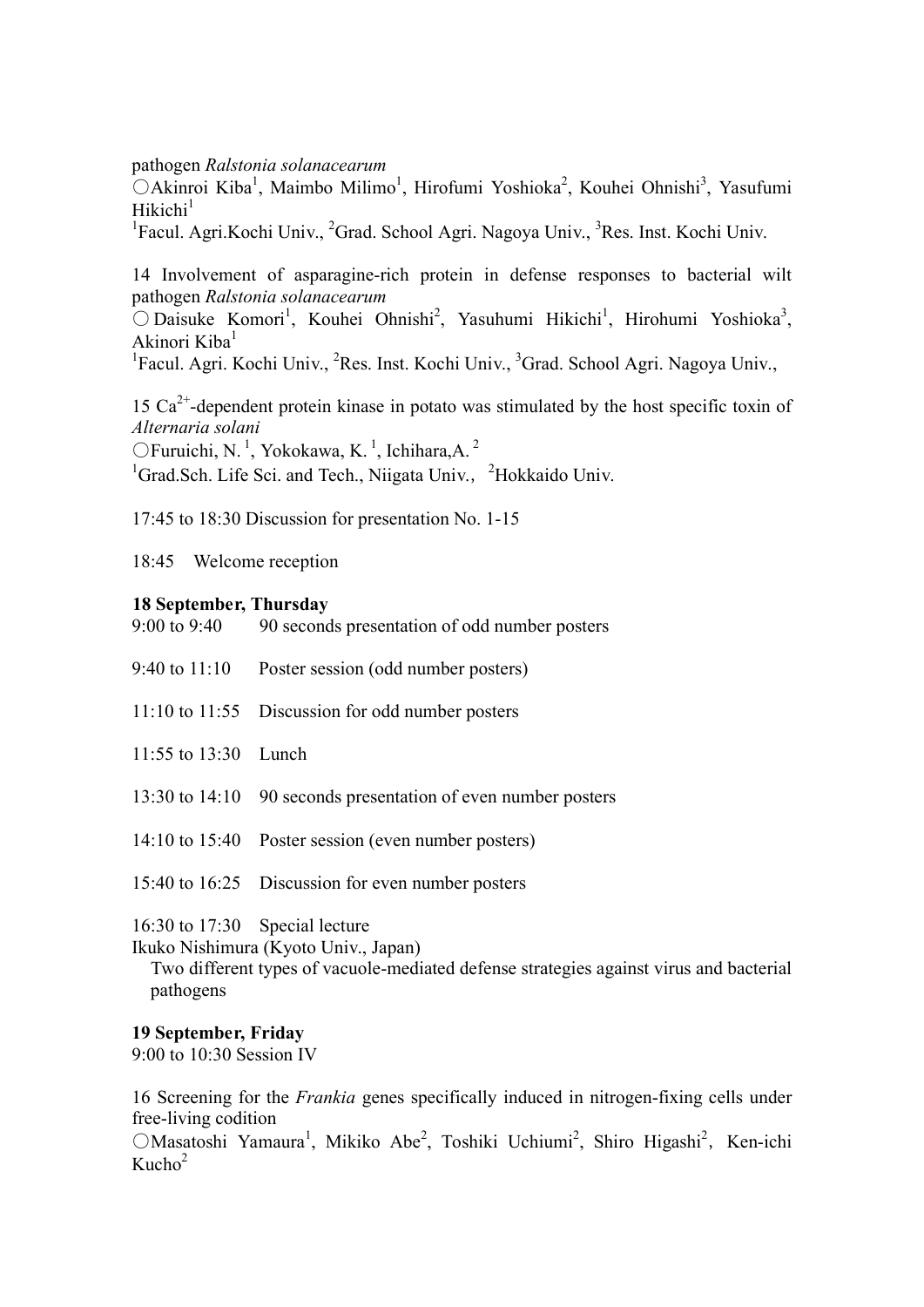Grad.Sc.Sci & Eng., Kagoshima Univ., <sup>2</sup>Fac. Sci., Kagoshima Univ.

17 Detection of rhizobial genes that express during establishment of Lotus-Mesorhizobium symbiosis by a new generation RIVET (Flip RIVET) ○Eriko Ishida<sup>1</sup>, Elina Mishima<sup>1,2</sup>, Shusei Sato<sup>3</sup>, Satoshi Tabata<sup>3</sup>, Kazuhiko Saeki<sup>1</sup> <sup>1</sup>Nara Women's Univ., <sup>2</sup>Osaka Univ., <sup>3</sup>Kazusa DNA Res. Inst.

18 KazusaAnnotation: Open-access database and literature curation system for community-based annotati

○Shinobu Okamoto, Mitsuteru Nakao, Shusei Sato, Takatomo Fujisawa, Yasukazu Nakamura

Kazusa DNA Res.Inst.

.

19 Construction of a large mutant library of *Mesorhizobium loti* and its application to several functional analyses

○ Yoshikazu Shimoda<sup>1</sup>, Hisayuki Mitsui<sup>2</sup>, Hiroko Kamimatsuse<sup>2</sup>, Kiwamu Minamisawa<sup>2</sup>, Yasukazu Nakamura<sup>3</sup>, Satoshi Tabata<sup>3</sup>, Shusei Sato<sup>3</sup> <sup>1</sup>NIAS, <sup>2</sup>Tohoku Univ, <sup>3</sup>Kazusa DNA Res. Inst.

20 Image analysis for characterization of *Lotus japonicus* symbiotic mutants: a comparison of the size of infection pockets

○Atsuko Era, TakumiHigaki, Natsumaro Kutsuna, Seiichiro Hasezawa, Masayoshi Kawaguchi

Univ. of Tokyo

21 Membrane localization of *Sinorhizobium fredii* USDA191 NodD1 ○Yohei Takada<sup>1</sup>, Hari B Krishnan<sup>2</sup>, Hitoshi Ashida<sup>1</sup>, Ken-ichi Yoshida<sup>1</sup> <sup>1</sup>Grad. Sch. Agr. Sci., Kobe Univ., <sup>2</sup>Plant Genet. Res. Unit, Univ. of Missouri

10:45 to 11:45 Session V

22 Establishment of transformation method of the nitrogen-fixing bacterium *Frankia* OKentaro Kakoi<sup>1</sup>, Masatoshi Yamaura<sup>1</sup>, Siro Higashi<sup>2</sup>, Toshiki Uchiumi<sup>2</sup>, Mikiko Abe<sup>2</sup>, Ken-ichi Kucho $2$ 

<sup>1</sup>Grad. Sc. of Sci. and Eng., Kagoshima Univ., <sup>2</sup>Fac. sci., Kagoshima Univ.

23 Genes expressed in leaves of *Medicago truncatula* in response to fungal suppressor from *Mycosphaerella pinodes*

○Kazuhiro Toyoda, Yuriko Kawanishi, Masataka Matsuzaki, Yoshishige Inagaki, Yuki Ichinose, Tomonori Shiraishi

Okayama Univ.

24 Proteome analysis of *B. japonicum* and *M.loti* bacteroids ○Mika Nomura, Dao Van Tan, Shigeyuki Tajima Kagawa Univ.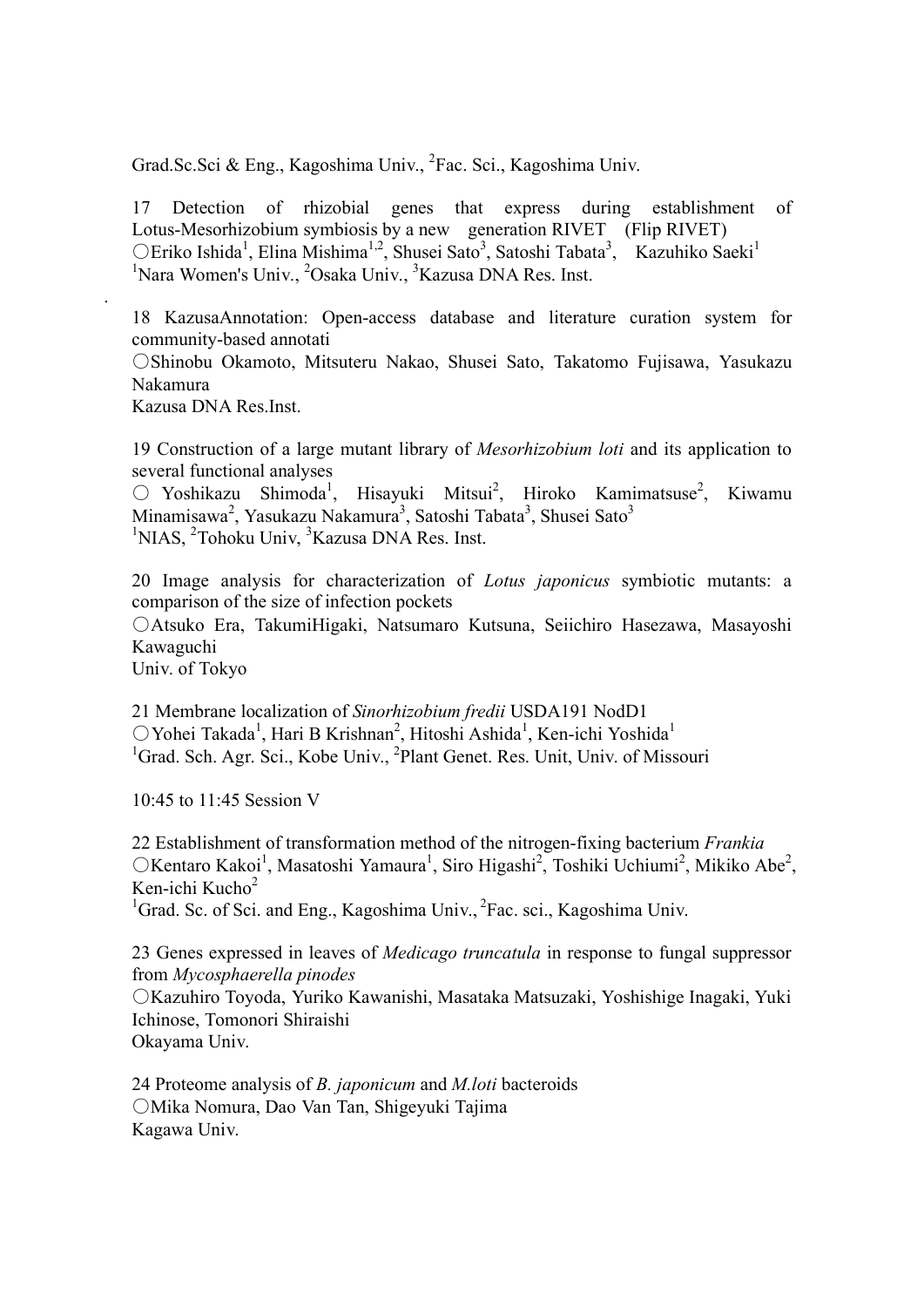25 Revegetation of a mountain-sand mining site using *Lotus corniculatus* inoculated with rhizobia and arbuscular mycorrhizal fungi ○Kazunori Sakamoto, Kouhei Ito Grad. Sch. Hort., Chiba Univ.

11:45 to 12:30 Discussion for presentation No.  $16 - 25$ .

# **2008 JSPMI Poster presentation program**

#### **Odd numbers, 18 September, Thursday 9:00-11:10 Even numbers, 18 September, Thursday 13:30-15:40**

P1 Analysis of endophytic bacteria in *Lotus japonicus*  $\bigcirc$ Yasuyuki Kawaharada<sup>1</sup>, Manabu Itakura<sup>1</sup>, Takakazu Kaneko<sup>2</sup>, Shima Eda<sup>1</sup>, Hisayuki Mitsui<sup>1</sup>, Satoshi Tabata<sup>2</sup>, Kiwamu Minamisawa<sup>1</sup> <sup>1</sup>Graduate School of Life Sciences, Tohoku Univ., <sup>2</sup>Kazusa DNA Res. Inst.

P2 Diversity of endophytic bacteria in field-grown soybeans with different nodulation phenotypes

○Takashi Okubo<sup>1</sup>, Seishi Ikeda<sup>1</sup>, Shusei Sato<sup>2</sup>, Takakazu Kaneko<sup>2</sup>, Satoshi Tabata<sup>2</sup>, Shima Eda<sup>1</sup>, Hisayuki Mitsui<sup>1</sup>, Kiwamu Minamisawa<sup>1</sup> <sup>1</sup>Tohoku Univ., <sup>2</sup>Kazusa DNA Res.Inst.

P3 Microbial community analysis of field-grown soybeans with different nodulation phenotypes

Seishi Ikeda, Lynn Esther E. Rallos, Takashi Okubo, Shima Eda, Shoko Inaba, Hisayuki Mitsui, ○Kiwamu Minamisawa

Graduate School of Life Sciences, Tohoku Univ.

P4 Analysis of the complete genome sequence of bacterial endophyte, *Azospirillum* sp. B510

 $\bigcirc$ Takakazu Kaneko<sup>1</sup>, Kiwamu Minamisawa<sup>2</sup>, Shusei Sato<sup>1</sup>, Hiroki Nakatsukasa<sup>1</sup>, Hisayuki Mitsui<sup>2</sup>, Yasuyuki Kawaharada<sup>2</sup>, Yasukazu Nakamura<sup>1</sup>, Satoshi Tabata<sup>1</sup> <sup>1</sup>Graduate School of Life Sciences, Tohoku Univ., <sup>2</sup>Kazusa DNA Res.Inst.

P5 PCR-SSCP analysis of biotic factors in asparagus decline ○Yoichi Matsubara 1 , Nahiyan A.S.M. 1 , Louisa Robinson 2 , Peter Jeffries 2 <sup>1</sup>Fac. Appl. Biol. Sci., Gifu Univ., <sup>2</sup>Dept. Biosci., Univ. of Kent

P6 Phylogenic and symbiotic characteristics of rhizobia isolated from Vigna marina in Okinawa and their salt trerances

○Kouji Umezawa 1 , Norihiko Tomooka<sup>2</sup> , Tadashi Yokoyama 3

<sup>1</sup>Gra. Sch. of Agriculture, Tokyo Univ. of Agriculture and Technology, <sup>2</sup>Division of Genome and Biodiversity Research, National Institute for Agrobiological Sciences, <sup>3</sup>Institute of Symbiotic Science and Technology, Tokyo Univ. of Agriculture and Technology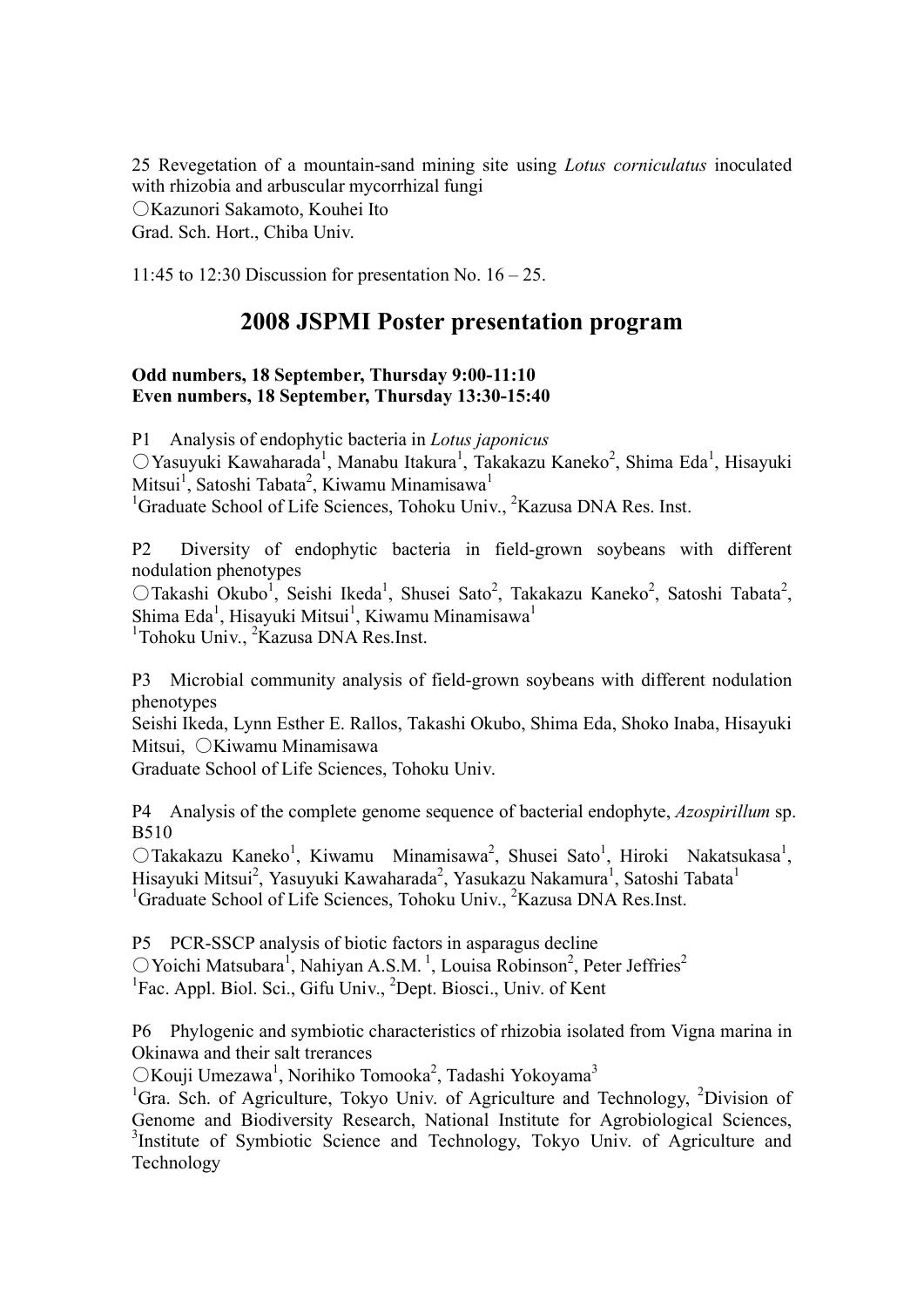P7 Molecular ecological analysis of bacteria in rice rizosphere - Application of improved nitrogen-fixing bacteria as biofertilizer

○Takashi Hamasaki, Tetsuhiro Ogawa, Haruhiko Masaki, Makoto Hidaka Univ. Tokyo

P8 Isolation and identification of root nodulating bacteria from three cowpea (*Vigna unguiculata* L. Walp.) cultivars

○Papa Saliou Sarr 1 , Syunsei Fujimoto 2 , Takeo Yamakawa 3

 $1$ Div. Bioresour. Bioenviron. Sci., Grad. Sch., Kyushu Univ., <sup>2</sup>Sch. Agr., Kyushu Univ.,  $3$ Don. Plant Besource. Fee, Agr. Kyushu Univ.  ${}^{3}$ Dep. Plant Resource, Fac. Agr., Kyushu Univ.

P9 Isolation and characteristics for nitrogen fixation of compatible rhizobium with soybean (*Glycine max* L. Merr.) cv. Fukuyutaka OMasumi Ishiyama<sup>1</sup>, Takeo Yamakawa<sup>2</sup>, Chiho Nitta<sup>1</sup>

P10 Comparative genomic analysis of rhizobial isolates from *Lotus* nodules. ○Kouhei Tejima<sup>1</sup>, Yoshino Hirabayashi<sup>1</sup>, Shusei Sato<sup>2</sup>, Satoshi Tabata<sup>2</sup>, Kousuke Tashiro<sup>3</sup>, Satoru Kuhara<sup>3</sup>, Kazuhiko Saeki<sup>1</sup> <sup>1</sup>Nara Women's Univ., <sup>2</sup>Kazusa DNA Res. Inst., <sup>3</sup>Kyushu Univ.

P11 Analysis of structural components and potential effector proteins of *Mesorhizobium loti* Type III Secretion System

OMiku Higashi<sup>1</sup>, Saori Okabe<sup>1</sup>, Shin Okazaki<sup>1</sup>, Yoshikazu Shimoda<sup>2</sup>, Shusei Sato<sup>2</sup>, Satoshi Tabata<sup>2</sup>, Tetsuko Noguchi<sup>1</sup>, Kazuhiko Saeki<sup>1</sup> <sup>1</sup>Nara Women's Unv., <sup>2</sup>Kazusa DNA Res. Inst.

P12 Identification and sequencing of transposases harbored by *Bradyrhizobium japonicum* Is-1

○Shota Aoki<sup>1</sup>, Takeo Yamakawa<sup>2</sup>

<sup>1</sup>Div. Bioresour. Bioenviron. Sci., Grad. Sch., Kyushu Univ., <sup>2</sup>Dep. Plant Resource, Fac. Agr., Kyushu Univ.

P13 Signature-tagged mutagenesis of *Mesorhizobium loti* for genetic analysis of its competitive nodulation

○Naoganchaolu Borjigin<sup>1</sup>, Yoshikazu Shimoda<sup>2</sup>, Hisayuki Mitsui<sup>1</sup>, Shima Eda<sup>1</sup>, Satoshi Tabata<sup>2</sup>, Shusei Sato<sup>2</sup>, Kiwamu Minamisawa<sup>1</sup>

<sup>1</sup>Graduate School of Life Sciences, Tohoku Univ., <sup>2</sup>Kazusa DNA Res. Inst.

P14 Effect of Temperature on the Induction of *Bradyrhizobium japonicum* Type III Secretion System

 $\bigcirc$  Keisuke Takeshima<sup>1</sup>, Min Wei<sup>1</sup>, Tadashi Yokoyama<sup>2</sup>, Kiwamu Minamisawa<sup>3</sup>, Hisayuki Mitsui<sup>3</sup>, Manabu Itakura<sup>3</sup>, Takakazu Kaneko<sup>4</sup>, Satoshi Tabata<sup>4</sup>, Kazuhiko Saeki<sup>5</sup>, Hirofumi Oomori<sup>6</sup>, Shigeyuki Tajima<sup>7</sup>, Toshiki Uchiumi<sup>8</sup>, Mikiko Abe<sup>8</sup>, Takuji Ohwada<sup>1</sup>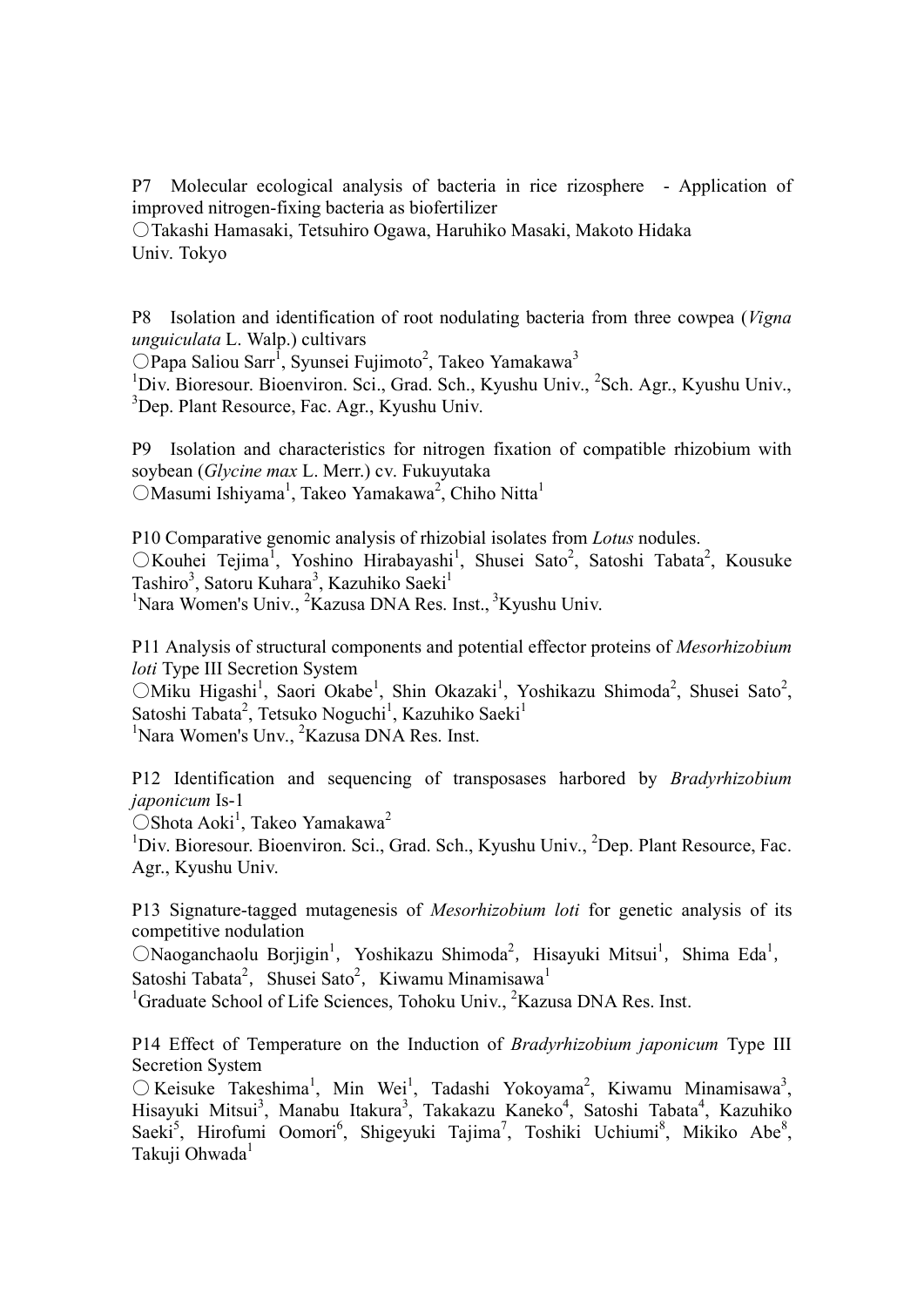$1$ Obihiro Univ. of Agriculture and Veterinary Medicine,  $2$ Tokyo Univ. of Agriculture and Technology, <sup>3</sup> Graduate School of Life Sciences, Tohoku Univ., <sup>4</sup>Kazusa DNA Res. Inst., <sup>5</sup>Department of Biology Science, Nara Women's Univ., <sup>6</sup>Department of Biology, Graduate School of Science Osaka Univ., <sup>7</sup>Department of Life Science, Kagawa Univ., <sup>8</sup>Department of Chemistry and Bioscience, Kagoshima Univ.

P15 Characterization of heavy-ion beams as a physical mutagen for microbes ○Hiroyuki Ichida<sup>1</sup>, Tomoki Matsuyama<sup>2</sup>, Hiromichi Ryuto<sup>1</sup>, Nobuhisa Fukunishi<sup>1</sup>, Takato Koba<sup>3</sup>, Tomoko Abe<sup>1</sup>

<sup>1</sup>Nishina Center and <sup>2</sup>Advanced Science Institute, RIKEN, <sup>3</sup>Graduate School of Horticulture, Chiba Univ.

P16 Expression of *nif* and *fix* in *mcp* deletion mutants of *Sinorhizobium meliloti* Nobuyuki Kato, Shinji Iida, 〇Akira Tabuchi Shinshu Univ.

P17 A methyl-accepting chemotaxis protein of *Sinorhizobium meliloti* that has effect on nodulation

○Shinji Iida<sup>1</sup>, Nobuyuki Kato<sup>1</sup>, Akira Tabuchi<sup>1</sup>, Birgit Scharf<sup>2</sup> <sup>1</sup>Shinshu Univ., <sup>2</sup>Regensburg Univ.

P18 Identification of novel isoflavones that exhibit hyphal growth inhibitory activity against AM fungi from white lupin (*Lupinus albus*) Kohki Akiyama, 〇Fumiaki Tanigawa, Hideo Hayashi Osaka Prefecture Univ.

P19 Identification of degradative intermediates of strigolactones during inactivation in water

Kohki Akiyama, 〇Seisuke Ito, Hideo Hyashi Osaka Prefecture Univ.

P20 Functional analysis of *Sinorhizobium meliloti* outer membrane protein TolC in exopolysaccharide biosynthesis

〇Yukiko Mori, Shima Eda, Hisayuki Mitsui, Kiwamu Minamisawa Graduate School of Life Sciences, Tohoku Univ.

P21Functional analysis of nitrogen fixation related bacteroid proteins ○ Ayaka Noda<sup>1</sup>, Kumina Nagaoka<sup>1</sup>, DAO VAN TAN<sup>1</sup>, Hatthaya Arunothayanan<sup>1</sup>, Nanthipak Thapanapongworakul<sup>1</sup>, Tomoyuki Ueda<sup>1</sup>, Kengo kumagai<sup>1</sup>, Kimihiko Toma<sup>1</sup>, Kiwamu Minamisawa<sup>2</sup>, Manabu Itakur<sup>2</sup>, Mika Nomura<sup>1</sup>, Shigeyuki Tajima<sup>1</sup> <sup>1</sup>Faculty of Agriculture, Kagawa Univ., <sup>2</sup>Department of Life science, Tohoku Univ.

P22 Exploration of factors for nodule formation by Signature-tagged Mutagenesis in *Bradyrhizobium japonicum*

〇 Keisuke Furukawa, Takashi Okubo, Hisayuki Mitsui, Shima Eda, Kiwamu Minamisawa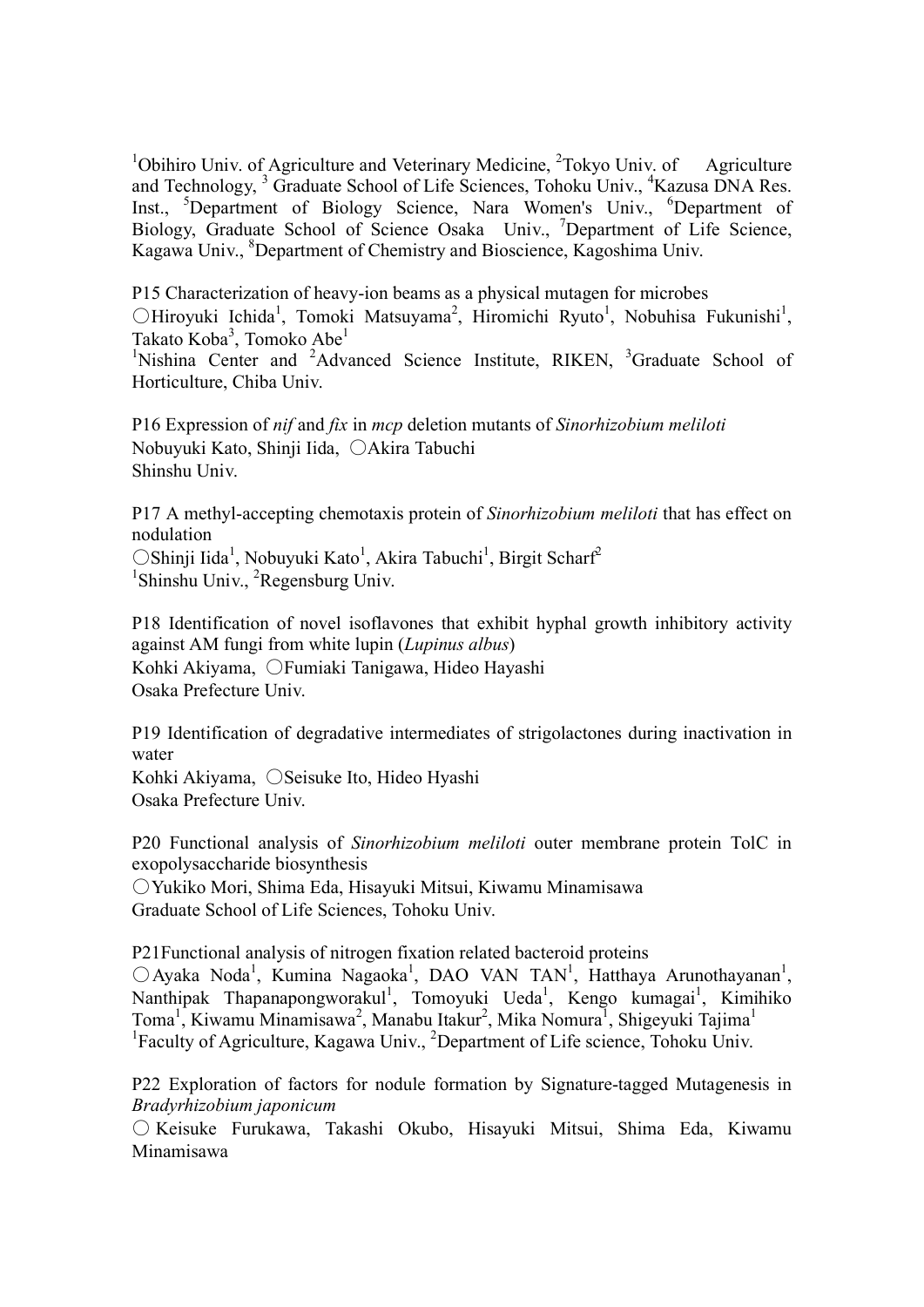Graduate School of Life Sciences, Tohoku Univ.

P23 Nodulation of *Rj* soybean depends on the Type III protein secretion system of *Bradyrhizobium elkanii* ○Shin Okazaki<sup>1</sup>, Kazuhiko Saeki<sup>1</sup>, Michael Göttfert<sup>2</sup> <sup>1</sup>Nara Women's Univ., <sup>2</sup>Dresden Univ. of Technology

P24 Phenotype analysis of *Mesorhizobium loti* mutated by sigunature-tagged mutagenesis in symbiosis OHiroki Nakatsukasa<sup>1</sup>, Yoshikazu Shimoda<sup>2</sup>, Yasukazu Nakamura<sup>1</sup>, Satoshi Tabata<sup>1</sup>, Syusei Sato<sup>1</sup> <sup>1</sup>Kazusa Res. Inst., <sup>2</sup>NIAS

P25 Growth improving through AMF in asparagus decline plants 〇Tomohiro Okada, Yoichi Matsubara Fac. Appl. Biol. Sci., Gifu Univ.

P26 Analysis of ABA-related mutant *enf1* (enhanced nitrogen fixation 1) enhanced nitrogen fixation ability of *Lotus japonicus*

〇Akiyoshi Tominaga 1 , Toshiki Uchiumi 2 , Mikiko Abe<sup>2</sup> , Ken-ichi Kucho2 , Masatsugu Hashiguchi<sup>3</sup>, Ryo Akashi<sup>3</sup>, Shusei Sato<sup>4</sup>, Takakazu Kaneko<sup>4</sup>, Satoshi Tabata<sup>4</sup>, Susumu Arima<sup>1</sup>, Akihiro Suzuki<sup>1</sup>

<sup>1</sup>Saga Univ., <sup>2</sup>Kagoshima Univ., <sup>3</sup>Miyazaki Univ., <sup>4</sup>Kazusa DNA Res.Inst.

P27 Class 1 plant hemoglobin mutant lines of *Lotus japonicus*  $\bigcirc$ Tomohiro Kado<sup>1</sup>, Ken-ichi Kucho<sup>2</sup>, Mikiko Abe<sup>2</sup>, Siro Higashi<sup>2</sup>, Toshiki Uchiumi<sup>2</sup> <sup>1</sup>Grad.Sc. Sci. & Eng., Kadoshima Univ., <sup>2</sup>Dept. Chem & Biosci., Kagoshima Univ.

P28 Isolation of novel Fix- mutants in *Lotus japonicus*

○Tsuneo Hakoyama<sup>1,2</sup>, Mayumi Kobayashi<sup>1</sup>, Kina Takenaka<sup>1</sup>, Eri Suga<sup>1</sup>, Akari Ito<sup>1</sup>, Chisa Kato<sup>1</sup>, Kazuya Hazuma<sup>1</sup>, Koji Yano<sup>2</sup>, Yosuke Umehara<sup>2</sup>, Hiroshi Kouchi<sup>2</sup>, Norio Suganuma<sup>1</sup>

<sup>1</sup>Aichi Univ Educ, <sup>2</sup>NIAS

P29 Genetic diversities of LysM domains of *GmNFR5a* genes isolated from wild (*Glycine soja*) and native (*Glycine max*) soybeans distributing in Japan, China, and Korea

Mika Yamaguchi<sup>1</sup>, Norihiko Tomooka<sup>2</sup>,  $\bigcirc$ Tadashi Yokoyama<sup>3</sup>

<sup>1</sup>Gra. Sch. of Agriculture, Tokyo Univ. of Agriculture and Technology, <sup>2</sup>Division of Genome and Biodiversity Research, National Institute for Agrobiological Sciences, 2 <sup>2</sup>Institute of Symbiotic Science and Technology, Tokyo Univ. of Agriculture and Technology.

P30 Characterization of bacteroids in indeterminate-type nodule of *Leucaena glauca* OHironobu Ishihara<sup>1</sup>, Grigor Zehirov<sup>2</sup>, Peter Mergaert<sup>3</sup>, Willem Van de V Velde<sup>3</sup>, Benoit Alunni<sup>3</sup>, Adam Kondorosi<sup>3</sup>, Eva Kondorosi<sup>3</sup>, Ken-ichi Kucho<sup>4</sup>, Mikiko Abe<sup>4</sup>,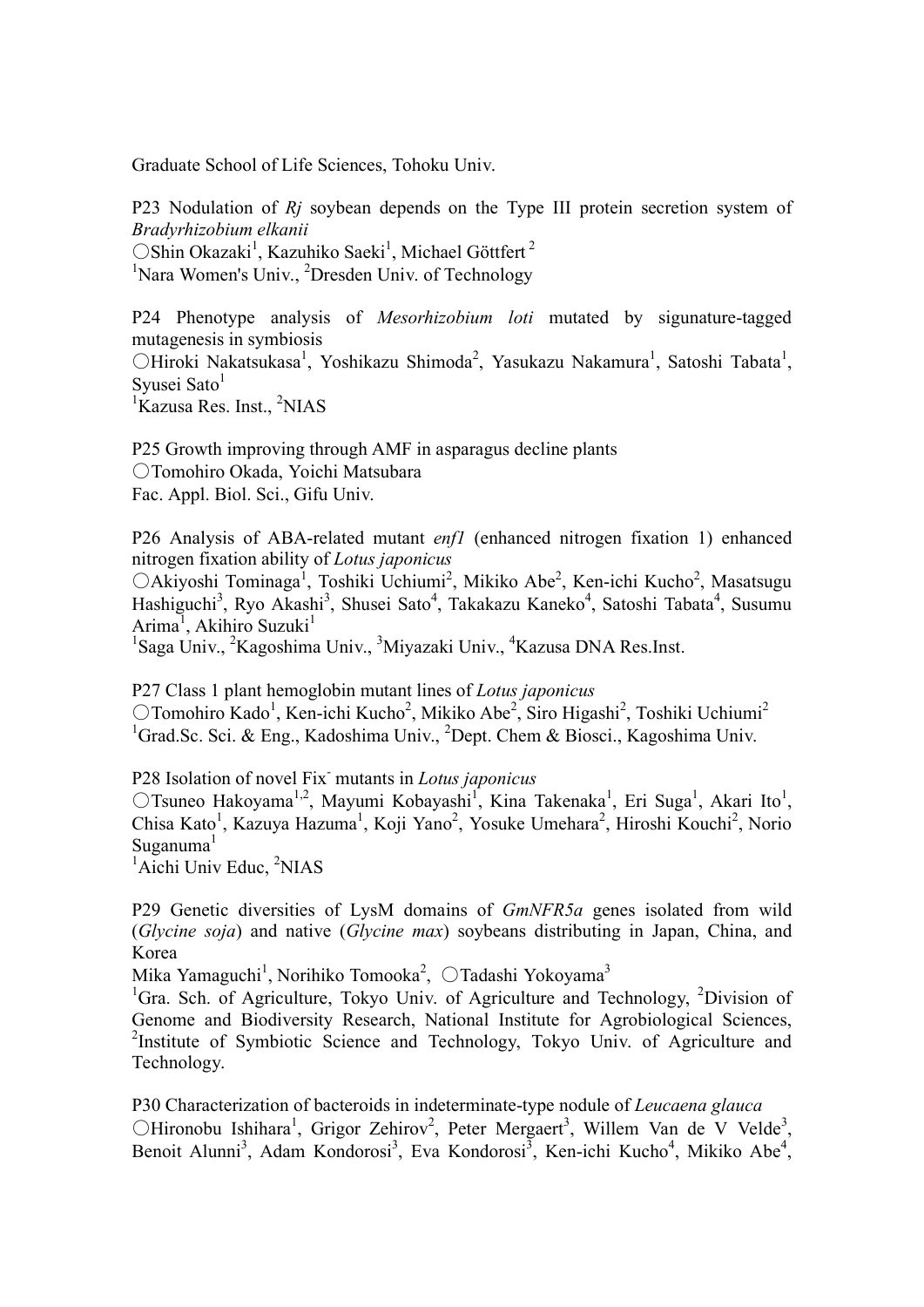Shiro Higashi<sup>4</sup>, Toshiki Uchiumi<sup>4</sup>

<sup>1</sup>Grad. Schl. Sci. Tech., <sup>2</sup>Inst. Plant Physiol., BAS, Bulgaria, <sup>3</sup>Inst. Sci. Végétal-CNRS, France, <sup>4</sup>Kagoshima Univ. Fac. Sci.

P31 Morphological analyses of powdery mildew infection on *Arabidopsis* at early infection stages

 $\bigcirc$ Noriko Inada<sup>1</sup>, <sup>2</sup>Elizabeth Ann Savory<sup>2</sup>, Brad Day<sup>2</sup> <sup>1</sup>NAIST, Grad Schl of Biol Sci, <sup>2</sup>Michigan State Univ.

P32 Analysis of ABC protein responsive to symbiotic nitrogen fixation in *Lotus japonicus*

○Kojiro Takanashi<sup>1</sup>, Akifumi Sugiyama<sup>1</sup>, Shusei Sato<sup>2</sup>, Satoshi Tabata<sup>2</sup>, Kazufumi Yazaki<sup>1</sup>

<sup>1</sup>Kyoto Univ., <sup>2</sup>Kazusa DNA Res.Inst.

P33 Functional analysis of SNARE genes in *Lotus japonicus*  $\bigcirc$ Tomomi Manabe<sup>1</sup>, Misa Komi<sup>1</sup>, Kumina Nagaoka<sup>1</sup>, Yousuke Kanki<sup>1</sup>, Erika Asamizu<sup>2</sup>, Shusei Sato<sup>3</sup>, Satoshi Tabata<sup>3</sup>, Mika Nomura<sup>1</sup>, Shigeyuki Tajima<sup>1</sup> <sup>1</sup>Fuculty of Agriculture, Kagawa Univ., <sup>2</sup>Tsukuba Univ., <sup>3</sup>Kazusa DNA Res. Inst.

P34 Metabolic profiling of *Lotus japonicus* inoculated with an ACC deaminase knockout mutant of *Mesorhizobium loti*

ONoriyuki NUKUI<sup>1</sup>, Tatsunari NISHI<sup>1</sup>, Kensaku IMAI<sup>1</sup>, Shin-Ichi AYABE<sup>2</sup>, Toshio  $AOKI<sup>2</sup>$ 

<sup>1</sup>Genaris, Inc., <sup>2</sup>Nihon Univ. College of Bioresource sciences

P35 Host and non-host intraction of the parasitic weed *Striga hermonthica* 〇Satoko Yoshida, Ken Shirasu RIKEN, PSC

P36 Production of substances by alfalfa that mimic bacterial *N*-acyl homoserine lactone signal

〇Kenji Kai, Hideo Hayashi

Osaka Prefecture Univ.

P37 Induced tolerance to Fusarium wilt and changes in antioxidative ability in mycorrhizal strawberry plants

 $\bigcirc$ Youhong Li<sup>1,3</sup>, Tomo Tsuzuki<sup>1</sup>, Yoichi Matsubara<sup>1</sup>, Kaneyuki Koshikawa<sup>2</sup>

<sup>1</sup>Fac. Appli. Biol. Sci., Gifu Univ., <sup>2</sup>Gifu Pref. Res. Inst. Agric. Sci., <sup>3</sup>Central South Forestry Univ.

P38 Molecular responses of *Lotus japonicus* to compatible and incompatible root parasites

 $\bigcirc$ Tomoko Doi<sup>1</sup>, Yukihiro Hiraoka<sup>1</sup>, Sayaka Ohta<sup>2</sup>, Yukihiro Sugimoto<sup>1</sup>

<sup>1</sup>Graduate School of Agricultural Science, Kobe Univ. <sup>2</sup>Faculty of Agriculture, Kobe Univ.